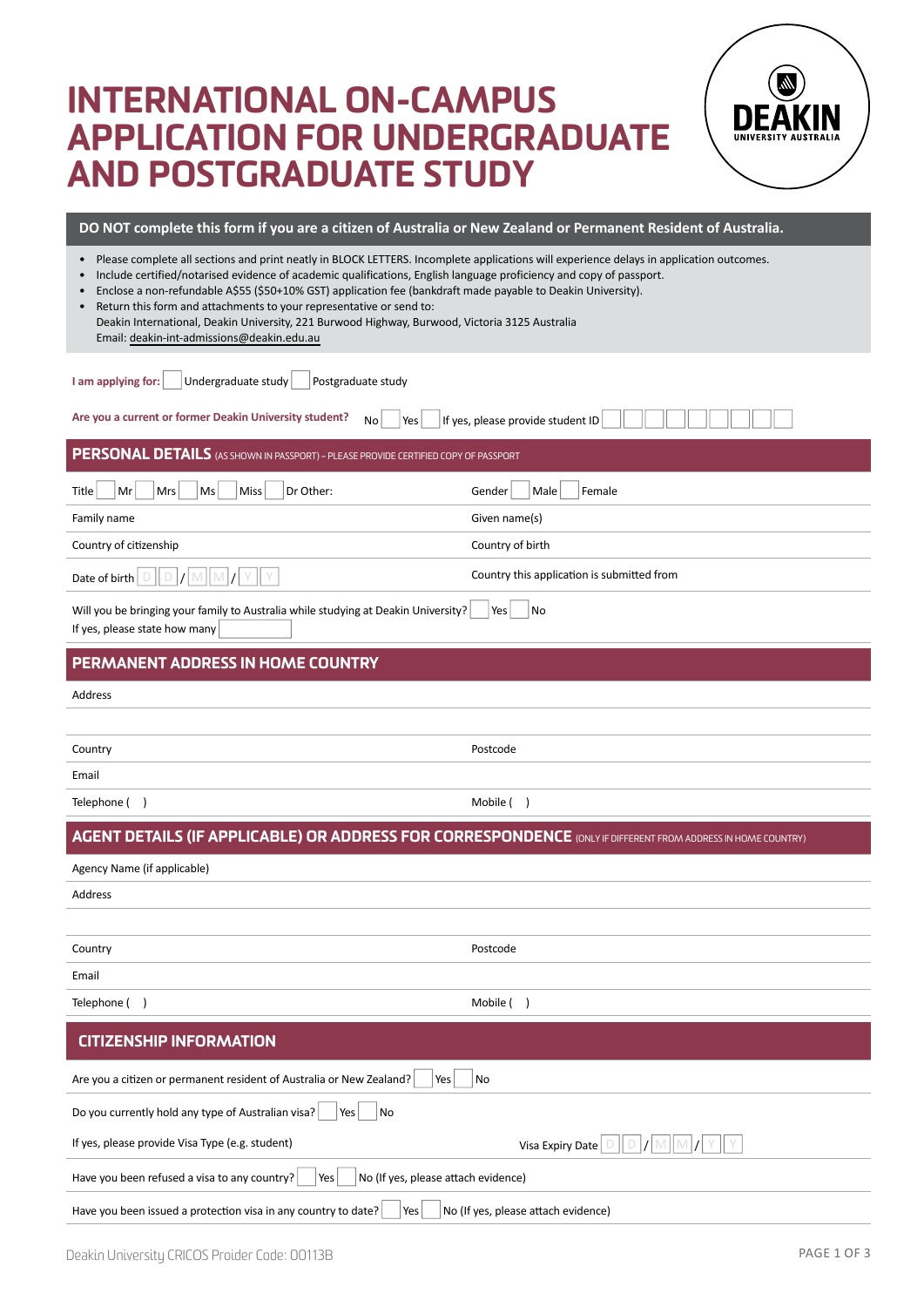# applicant name:

#### Course preferences

Indicate your preferred course of study and campus including course codes, course titles and major sequences (where applicable). When indicating campuses, use the following abbreviations: B=Melbourne Burwood Campus, G=Geelong Waurn Ponds Campus, S=Geelong Waterfront Campus, W=Warrnambool Campus. Please note, not all courses are available at all campuses. Due to quota restrictions, places may not be available in some courses on certain campuses.

|                | Course Code | <b>Course Title</b> | <b>Major Sequence</b>        | <b>Campus</b> | <b>Start Date</b> |
|----------------|-------------|---------------------|------------------------------|---------------|-------------------|
| Example        | A726        | Master of Arts      | <b>International Studies</b> | B             | Trimester 1, 2016 |
| 1st Preference |             |                     |                              |               |                   |
| 2nd Preference |             |                     |                              |               |                   |

I have provided/will provide any additional application documentation (e.g. folio, personal statements) as outlined in the course description section of Deakin's Course Guide for International Students

If your application is unsuccessful, would you be interested in receiving information about Deakin pathway courses conducted by Deakin College?  $|Yes|$   $|No$ 

# **Trimester dates**

See the Deakin website for trimester dates: deakin.edu.au/study-at-deakin/important-dates/trimester-dates. For information on Medical School semester dates, census dates and other details, see deakin.edu.au/future-students/trimester-dates.php.

# English language proficiency

You must provide documentary evidence of your English language proficiency to meet Deakin's English language requirements.

| Please tick appropriate boxes | 1) I have sat the following:<br><b>IELTS</b><br>TOEFL<br>DUELI<br>CPE<br>Please attach results.                                                                                                       | CAE<br><b>PTE</b> | OET test.                  |
|-------------------------------|-------------------------------------------------------------------------------------------------------------------------------------------------------------------------------------------------------|-------------------|----------------------------|
|                               | 2) Provide other documentary evidence<br>(Refer to English language requirements webpage for more information:<br>http://www.deakin.edu.au/future-students/international/apply-entry/english-reg.php) | No                | Yes Please attach results. |
| Are you currently studying?   | Yes<br>No                                                                                                                                                                                             |                   |                            |
| Name of course/award          | Institution                                                                                                                                                                                           | Country/State     | Date results are expected  |

 $D || D || / M || M || / Y || Y$ 

# PREVIOUS EDUCATION

Provide details of all secondary/tertiary studies undertaken (attach certified/notarised copies of results).

| Name of course/award | Institution | Country/State | Years enrolled<br>(eg. 2009-2012) | Full time or<br>part time | Successfully<br>completed? |
|----------------------|-------------|---------------|-----------------------------------|---------------------------|----------------------------|
|                      |             |               |                                   |                           | Yes<br>No                  |
|                      |             |               |                                   |                           | Yes<br>No                  |
|                      |             |               |                                   |                           | Yes<br>No                  |

# Are you applying for recognition of prior learning (i.e. credit transfer or credit from previous study?)  $\forall$ es  $\forall$ No

If yes, please provide relevant supporting documentation (e.g. subject outlines, course structure, etc). For more information please visit deakin.edu.au/courses/credit.